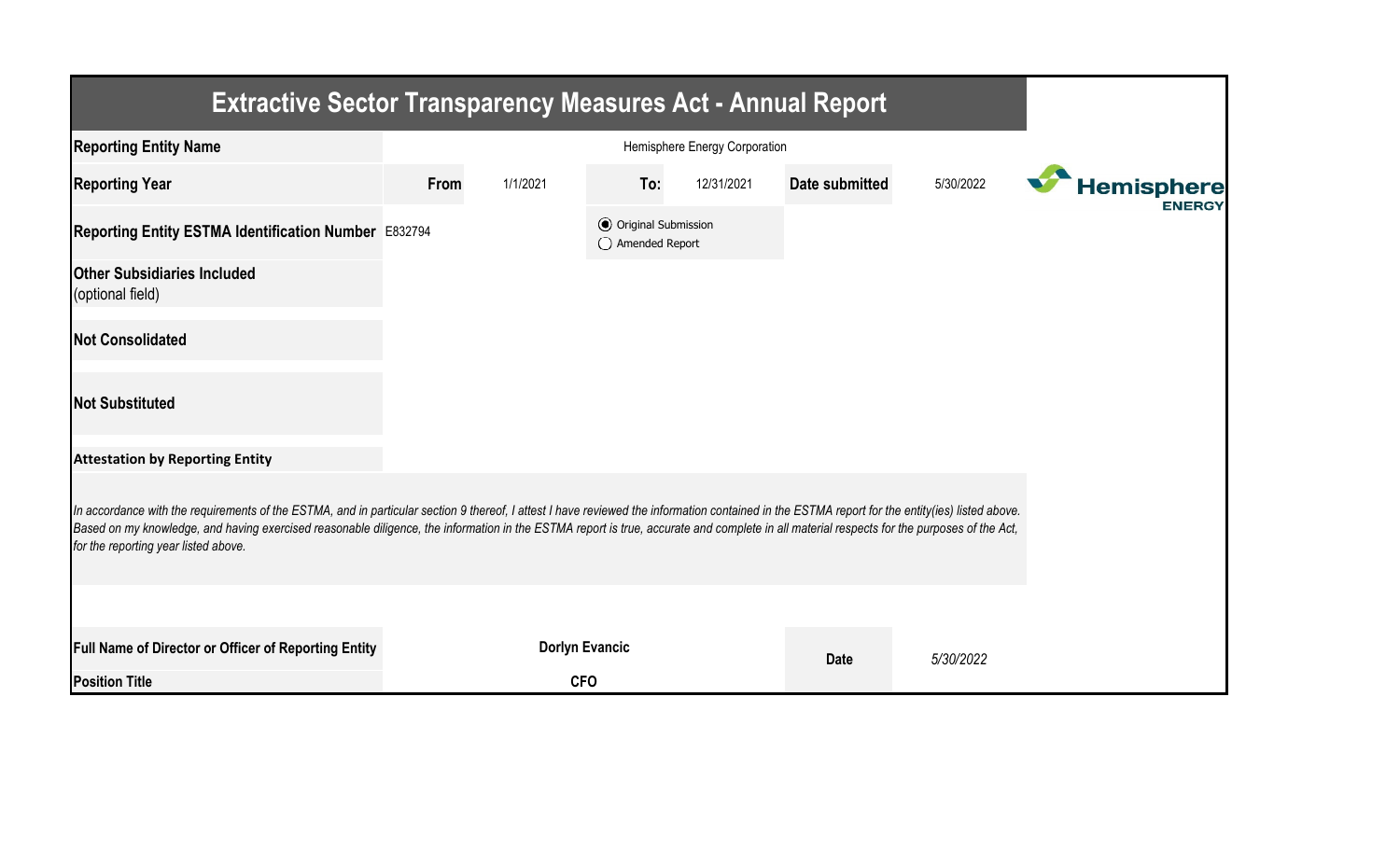| Extractive Sector Transparency Measures Act - Annual Report                                                                                                               |                                                                                                                  |                                                                                 |         |           |         |                                |                |                  |                                               |                                      |                                                                                                                                                                                                                                                                                                                                                                                                                                                   |  |  |
|---------------------------------------------------------------------------------------------------------------------------------------------------------------------------|------------------------------------------------------------------------------------------------------------------|---------------------------------------------------------------------------------|---------|-----------|---------|--------------------------------|----------------|------------------|-----------------------------------------------|--------------------------------------|---------------------------------------------------------------------------------------------------------------------------------------------------------------------------------------------------------------------------------------------------------------------------------------------------------------------------------------------------------------------------------------------------------------------------------------------------|--|--|
| <b>Reporting Year</b><br><b>Reporting Entity Name</b><br><b>Reporting Entity ESTMA</b><br><b>Identification Number</b><br>Subsidiary Reporting Entities (if<br>necessary) | 1/1/2021<br>To:<br>From:<br>12/31/2021<br>Hemisphere Energy Corporation<br>Currency of the Report CAD<br>E832794 |                                                                                 |         |           |         |                                |                |                  |                                               |                                      |                                                                                                                                                                                                                                                                                                                                                                                                                                                   |  |  |
|                                                                                                                                                                           | <b>Payments by Payee</b>                                                                                         |                                                                                 |         |           |         |                                |                |                  |                                               |                                      |                                                                                                                                                                                                                                                                                                                                                                                                                                                   |  |  |
| Country                                                                                                                                                                   | Payee Name <sup>1</sup>                                                                                          | Departments, Agency, etc<br>within Payee that Received<br>Payments <sup>2</sup> | Taxes   | Royalties | Fees    | <b>Production Entitlements</b> | <b>Bonuses</b> | <b>Dividends</b> | Infrastructure<br><b>Improvement Payments</b> | <b>Total Amount paid to</b><br>Payee | Notes <sup>34</sup>                                                                                                                                                                                                                                                                                                                                                                                                                               |  |  |
| Canada - Alberta                                                                                                                                                          | Government of Alberta                                                                                            |                                                                                 | 265,455 | 7,123,869 | 298,259 |                                |                |                  |                                               |                                      | Royalties paid in-kind total \$7,123,869 and are valued at the fair market value of the volumes taken in-<br>kind, based on Hemisphere's realized sales price. Departments within Government of Alberta were:<br>7,687,583 ABSA - Pressure Equipment Safety Authority, Alberta Energy Regulator, Alberta Municipal Affairs -<br>Special Areas Board, Alberta Petroleum Marketing Commission (APMC), Minister of Finance -<br>Department of Energy |  |  |
|                                                                                                                                                                           |                                                                                                                  |                                                                                 |         |           |         |                                |                |                  |                                               |                                      |                                                                                                                                                                                                                                                                                                                                                                                                                                                   |  |  |
|                                                                                                                                                                           |                                                                                                                  |                                                                                 |         |           |         |                                |                |                  |                                               |                                      |                                                                                                                                                                                                                                                                                                                                                                                                                                                   |  |  |
|                                                                                                                                                                           |                                                                                                                  |                                                                                 |         |           |         |                                |                |                  |                                               |                                      |                                                                                                                                                                                                                                                                                                                                                                                                                                                   |  |  |
|                                                                                                                                                                           |                                                                                                                  |                                                                                 |         |           |         |                                |                |                  |                                               |                                      |                                                                                                                                                                                                                                                                                                                                                                                                                                                   |  |  |
|                                                                                                                                                                           |                                                                                                                  |                                                                                 |         |           |         |                                |                |                  |                                               |                                      |                                                                                                                                                                                                                                                                                                                                                                                                                                                   |  |  |
|                                                                                                                                                                           |                                                                                                                  |                                                                                 |         |           |         |                                |                |                  |                                               |                                      |                                                                                                                                                                                                                                                                                                                                                                                                                                                   |  |  |
|                                                                                                                                                                           |                                                                                                                  |                                                                                 |         |           |         |                                |                |                  |                                               |                                      |                                                                                                                                                                                                                                                                                                                                                                                                                                                   |  |  |
|                                                                                                                                                                           |                                                                                                                  |                                                                                 |         |           |         |                                |                |                  |                                               |                                      |                                                                                                                                                                                                                                                                                                                                                                                                                                                   |  |  |
|                                                                                                                                                                           |                                                                                                                  |                                                                                 |         |           |         |                                |                |                  |                                               |                                      |                                                                                                                                                                                                                                                                                                                                                                                                                                                   |  |  |
|                                                                                                                                                                           |                                                                                                                  |                                                                                 |         |           |         |                                |                |                  |                                               |                                      |                                                                                                                                                                                                                                                                                                                                                                                                                                                   |  |  |
|                                                                                                                                                                           |                                                                                                                  |                                                                                 |         |           |         |                                |                |                  |                                               |                                      |                                                                                                                                                                                                                                                                                                                                                                                                                                                   |  |  |
|                                                                                                                                                                           |                                                                                                                  |                                                                                 |         |           |         |                                |                |                  |                                               |                                      |                                                                                                                                                                                                                                                                                                                                                                                                                                                   |  |  |
|                                                                                                                                                                           |                                                                                                                  |                                                                                 |         |           |         |                                |                |                  |                                               |                                      |                                                                                                                                                                                                                                                                                                                                                                                                                                                   |  |  |
|                                                                                                                                                                           |                                                                                                                  |                                                                                 |         |           |         |                                |                |                  |                                               |                                      |                                                                                                                                                                                                                                                                                                                                                                                                                                                   |  |  |
|                                                                                                                                                                           |                                                                                                                  |                                                                                 |         |           |         |                                |                |                  |                                               |                                      |                                                                                                                                                                                                                                                                                                                                                                                                                                                   |  |  |
|                                                                                                                                                                           |                                                                                                                  |                                                                                 |         |           |         |                                |                |                  |                                               |                                      |                                                                                                                                                                                                                                                                                                                                                                                                                                                   |  |  |
| <b>Additional Notes:</b>                                                                                                                                                  |                                                                                                                  |                                                                                 |         |           |         |                                |                |                  |                                               |                                      |                                                                                                                                                                                                                                                                                                                                                                                                                                                   |  |  |